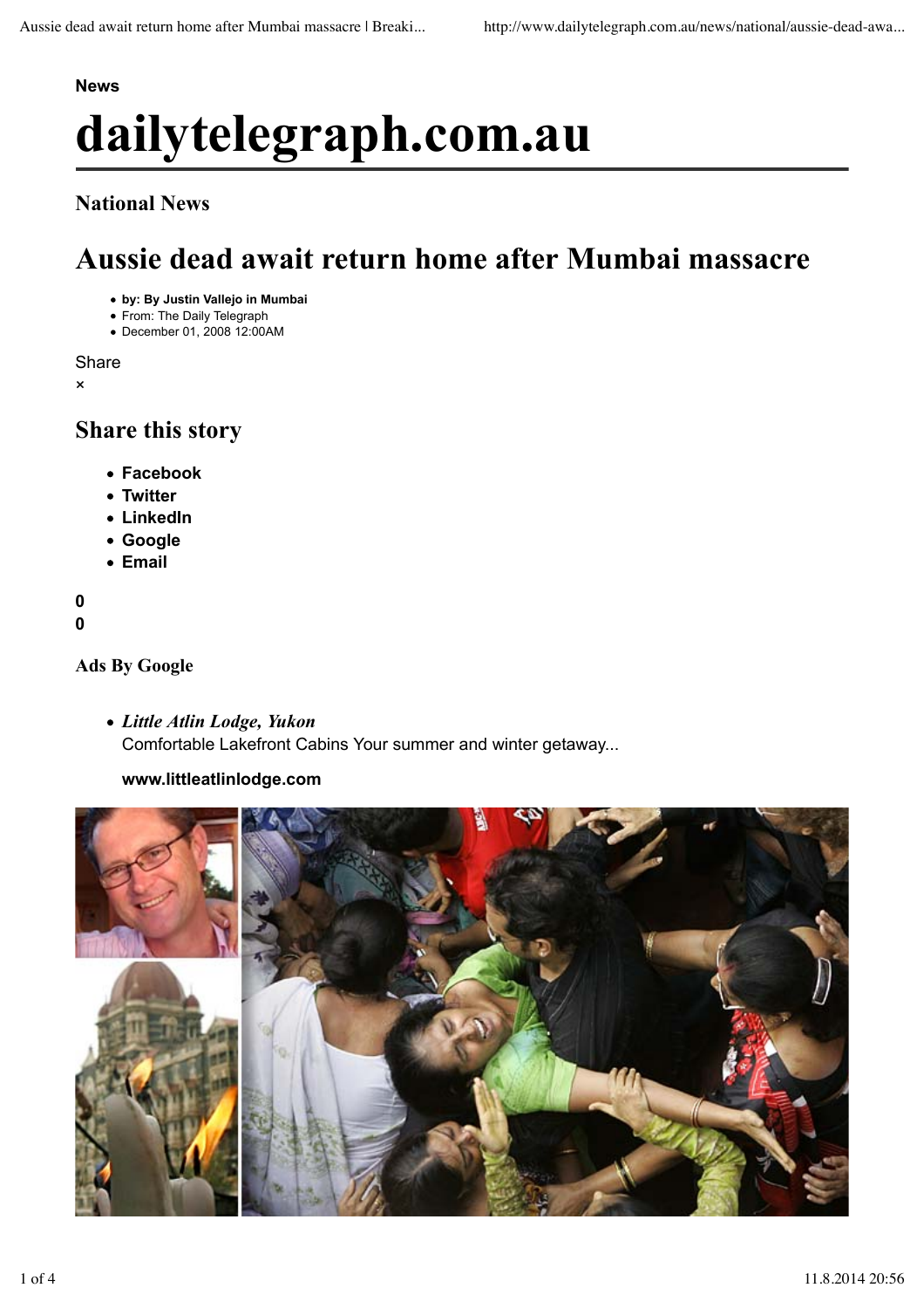Overcome by grief: Mourning the death of Haresh Gohil, murdered by gunmen in Mumbai. Also killed was Aussie Brett Taylor (top left) while yesterday candles (bottom left) burned for the dead outside the Taj Mahal Hotel

*Source:* The Daily Telegraph

#### **IT'S 1pm in the morgue of Mumbai's J.J. Hospital, less than an hour after the last terrorist met his bloody end.**

The bodies are still being brought in by ambulance as barely controlled chaos engulfs the small outpost of buildings at one end of the hospital.

While the world's eyes are still on images of the burning **Taj Mahal Hotel** *(http://www.tajhotels.com /Luxury/The%20Taj%20Mahal%20Hotel,NEW%20DELHI/default.htm)* , Mumbai families wait to find out what has become of loved ones.

This is where the body of Australian **Brett Taylor** *(http://www.news.com.au/dailytelegraph/story /0,22049,24718331-5018489,00.html)* will rest until he is brought home.

**Special section: Photos, video, full coverage** *(http://www.news.com.au/dailytelegraph/index /0,,5018489,00.html)*

And so ended the city-wide siege that began almost three days earlier when a boat named Kubar was stolen from fisherman Vinod Masani and his brother Hiralal.

That boat landed at the Gateway port opposite the Taj Mahal Hotel - and bloody terror erupted.

Yesterday the streets were still littered with the blood, clothes and shoes of victims. The upper floors of the hotel were a smouldering wreck, fodder for tourists taking photos.

But it wasn't a camera moment for Taj guest Paul Guest, who remembered fleeing through the devastation.

When armed men banged down his door and he thought he was going to die, he responded as only he could.

"I said to him, 'Who the f... are you?' " Mr Guest said.

"I thought it was a pretty nervous terrorist who had a black balaclava on. It was like slow motion. There's a gun pointed at my chest, I'm going to be shot. Then I thought, 'What if it hurts?' When he said he was police I could have kissed him."

Mr Guest left Mumbai for Melbourne as soon as he could. All across the city Australian tourists were fleeing the destruction.

Shiobhan O'Hanlon and her mother Linda Williams were holed up in their hotel room. They left after the danger was all over to immediately fly home to Sydney.

"We were safe but it was like cabin fever. We're leaving straight away," she said.

It's not a good time to be a Westerner in Mumbai.

Sydney artist William Arthur arrived just after the attack, not deterred by the threat of further violence. As he walked past the **Leopold Cafe** *(http://www.leopoldcafe.com/)* , where Kate Anstee and her boyfriend David Coker were injured, the eyes of the locals tracked his every step.

"Everyone's smiling at me and being really friendly, but not in a good way," Mr Arthur said.

"It's like, he's that poor Westerner and they're thinking, 'What are you doing here, why aren't you running away like everyone else'."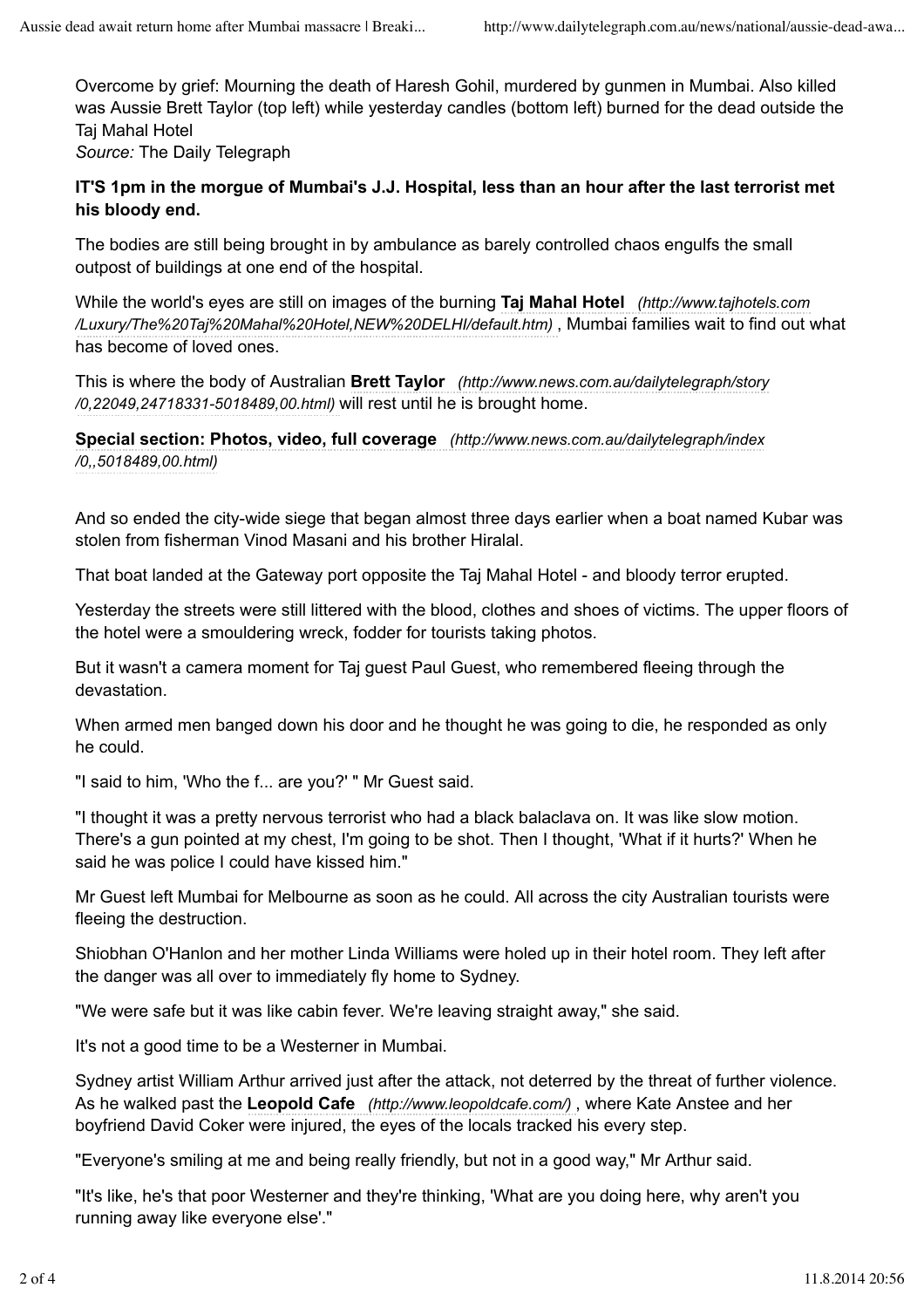It won't last, but now there is no trademark Indian traffic gridlock around Leopold Cafe and the other targets, Nariman House, Metro Cinema, Oberoi Hotel.

Just more onlookers. In India, terrorism is a spectator sport.

At 5.30am the morning after special forces troops cleared Nariman House, locals were still sightseeing as the clean up continued.

In the early morning they were beaten away with sticks by police so ambulances carrying more bodies could leave for St Georges Hospital.

This was the first point of call for foreigners and locals checking the list of names and see who went where - the morque or another hospital.

"Death due to fire - arm injuries. Bodies sent to J.J Hospital for autopsy" read the top on one list, under which were "Austeratiys" Brett Taylor and another supposedly Australian man named Michael Stert.

There was no sign of missing Australian Doug Markell, who is feared dead.

Ravi Earnest, a Catholic priest from the Nirmala Niketan College of Social Welfare, was posted to the hospital to help distressed relatives of the killed and injured.

"It has been very hard for Australians here, they are upset, and we help when we can," Father Earnest said.

"I tell them to be safe, be careful. It's over now but we don't know if it's safe for everyone and for how long. It's a very dangerous time to be walking the streets of Mumbai."

It's a view shared by Australian High Commissioner to India John McCarthy, who is in charge of diplomatic relations in India.

"Australians should not be in Mumbai at this time. Clearly this is a city under major strain," he said.

"We do not know the number of Australians who might be among the dead in those hotels."

Mr McCarthy has been working out of the Australian Consulate in Marker Chambers at Nariman Point, little more than a couple of small offices for a trade delegation.

This is where Australians have been coming for help to get as far away from Mumbai as possible.

But for some, there will be a few days yet checking the hospitals for signs of missing family members.

Back at J.J. Hospital morgue, there is still no sign of Doug Markell. But there is Michael Stuart Moss, listed as an Australian but actually Canadian.

Here the confusion, like that at the morgue, is the terrorist's currency, and in the financial district of Mumbai it is their economic boom time.

#### **Comments** *(#social-comments)*

- **facebook**
- **twitter**
- **linkedin**
- **google +**
- **reddit**